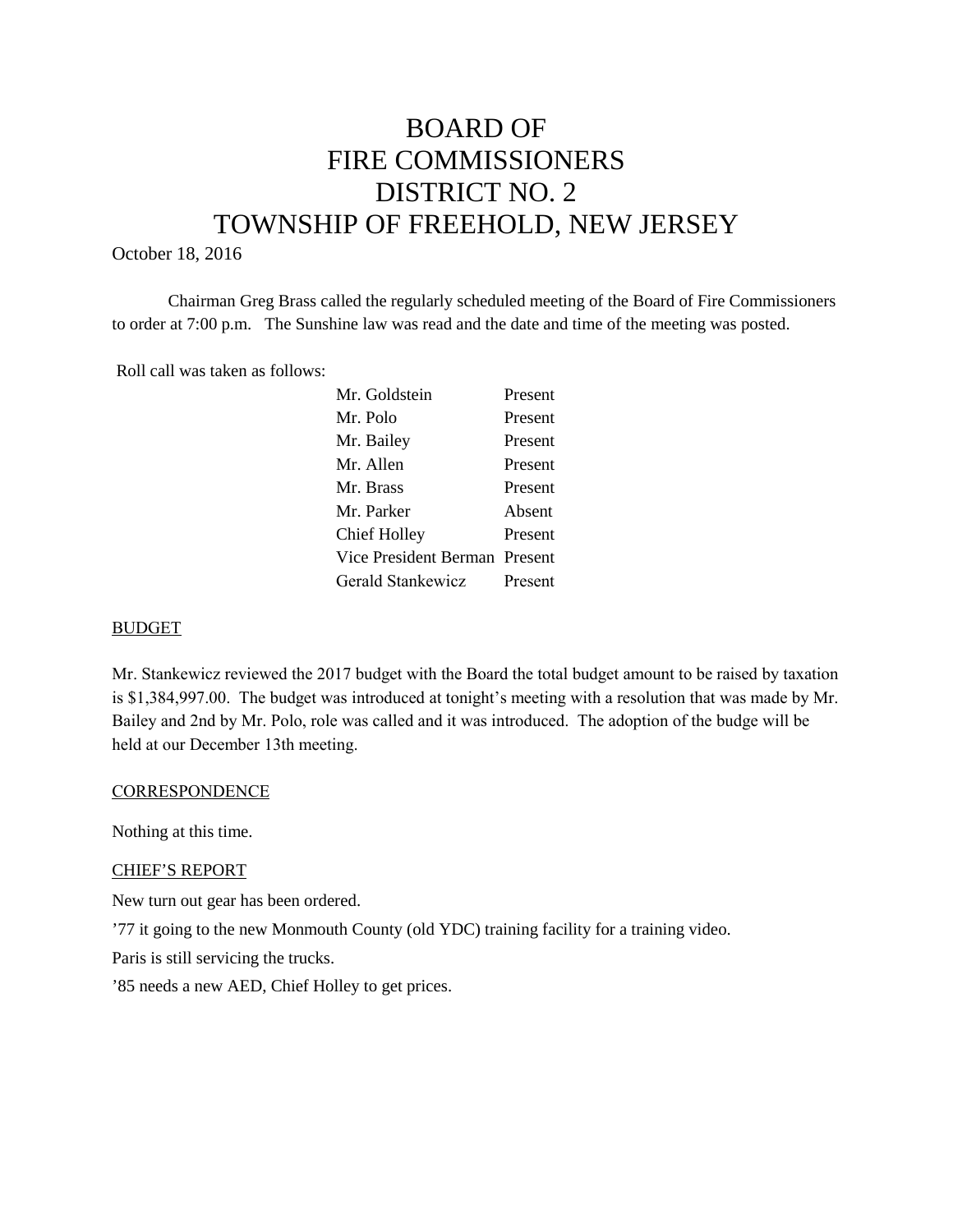# RADIO AND ALARM

Nothing at this time.

# **BUILDING**

Nothing at this time.

## **INSURANCE**

Mr. Goldstein is still waiting for the cost to by back LOSAP for the members who were missing from the policy.

All non-members were removed from the insurance policy.

## **MAINTENANCE**

'66 needs new tires, cost from EarhardtAutomotive is \$768.00 for 4 new tires. Approved.

## NEW BUSINESS

Fire Prevention at the Freehold YMCA, Mr. Goldstein to bring a truck.

Vice President Berman thanked the board for insuring the old '77, Mr. Berman is waiting for the title from Alapaha Georgia Fire Department, once received Mr. Berman will register the truck. Mr. Berman to have Fire and Safety to go over the truck.

Chief Holley to look into the Stop the Bleeding kit for the trucks.

# OLD BUSINESS

Pete Hall from Netlink was at Pond Rd and Dutchlane Firehouses to update the I Am Responding and still needs to update Daniels Way Firehouse. TREASURER

October Bills: